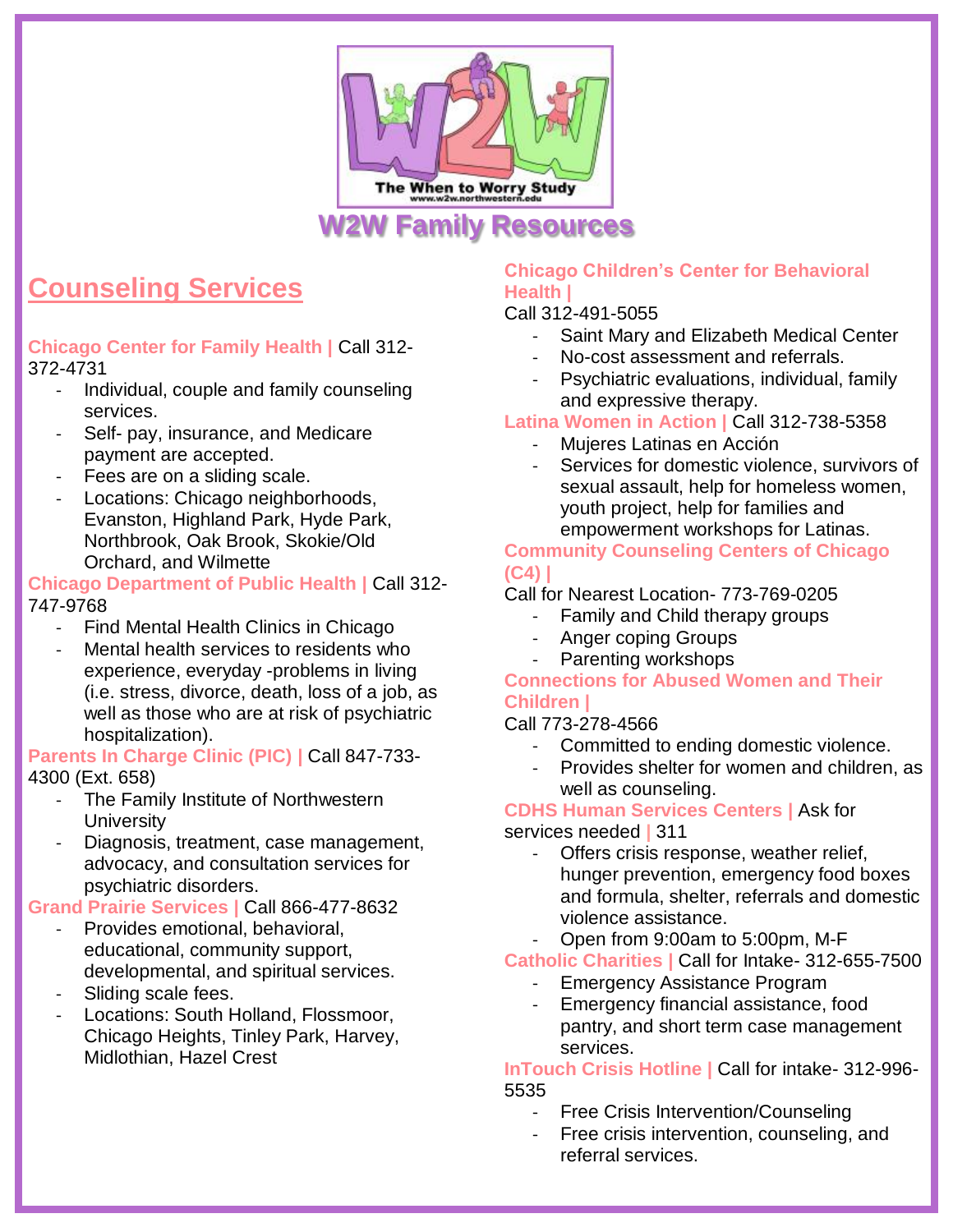

# **General Assistance**

**Department of Human Services |** Call 1-800- 843-6154

TANF, food stamps, emergency food programs, child care subsidies, and mental health services.

**Metropolitan Family Services |** 312-986-4000

- Child and youth development, counseling, legal aid, mental health, and violence prevention and intervention.
- Parenting classes

**Child and Family Connections |** 800-447-6404

- Early Intervention and free developmental assessments.
- Services for children 0-3 years old with possible developmental delays and disabilities, and high risks.

**Child Find |** Call for Site Locator- 773-553-1900

Free screening and referrals for children. **Illinois Coalition for Immigrants and Refugee** 

**Rights |** Call 312-332-7360

Dedicated to promoting the rights of immigrants and refugees.

**WIC (Women, Infant, and Children) |** Call 1-800- 323-4769 **|** Office locator based on zip code

- Services for children 0-5 years old.
- Nutritional program for low income families

**Taller de Jose |** Call 773-523-8320

- Community resource center that specializes in client accompaniment.
- Accompanies you to resources that may help your family.

**Housing Choice Partners |** Call 312-386-1009

Helps and encourages low-income families with rent subsidy to move to areas with better educational and employment opportunities and provides housing educational workshops

## **Mercy Housing |** Call 312-447-4500

- Affordable housing for low- to moderateincome populations & Supportive programs

# **Family Shelters**

## **Chicago Health and Human Services |** Call 311

- Homeless Outreach and 24-hour shelter referral

### **Catholic Charities |** Call 312-655-7700

- Homelessness Services
- Intensive case management and transitional housing for homeless families.

## **Insurance**

## **State of Illinois |** Call 1-866-255-7700

- All Kids, Moms and babies, FamilyCare
- Intensive case management and transitional housing for homeless families.

# **Adult Educational Assistance**

### **FAFSA |** Call 1-800-433-3243 or visit www.fafsa.ed.gov

- Free Application for Federal Student Aid
- Application for federal grants, loans, and work-study
- Help cover educational expenses for college

### **Jeannette Rankin Women's Scholarship Fund |** Visit [www.rankinfoundation.org](http://www.rankinfoundation.org/)

- Scholarship for low-income women ages 35 and older
- Must be enrolled or accepted in accredited college

**Soroptimist |** Call 215-893-9000 or Visit www.soroptimist. org

- Scholarship for primary caregiving women who are pursing or wish to pursue a college education
- Funds may be used for tuition, childcare, books, and transportation

## **College Board |** Visit

http://bigfuture.collegeboard.org/scholarshipsearch

- Scholarship search engine to help find grants, scholarships, and loans for college